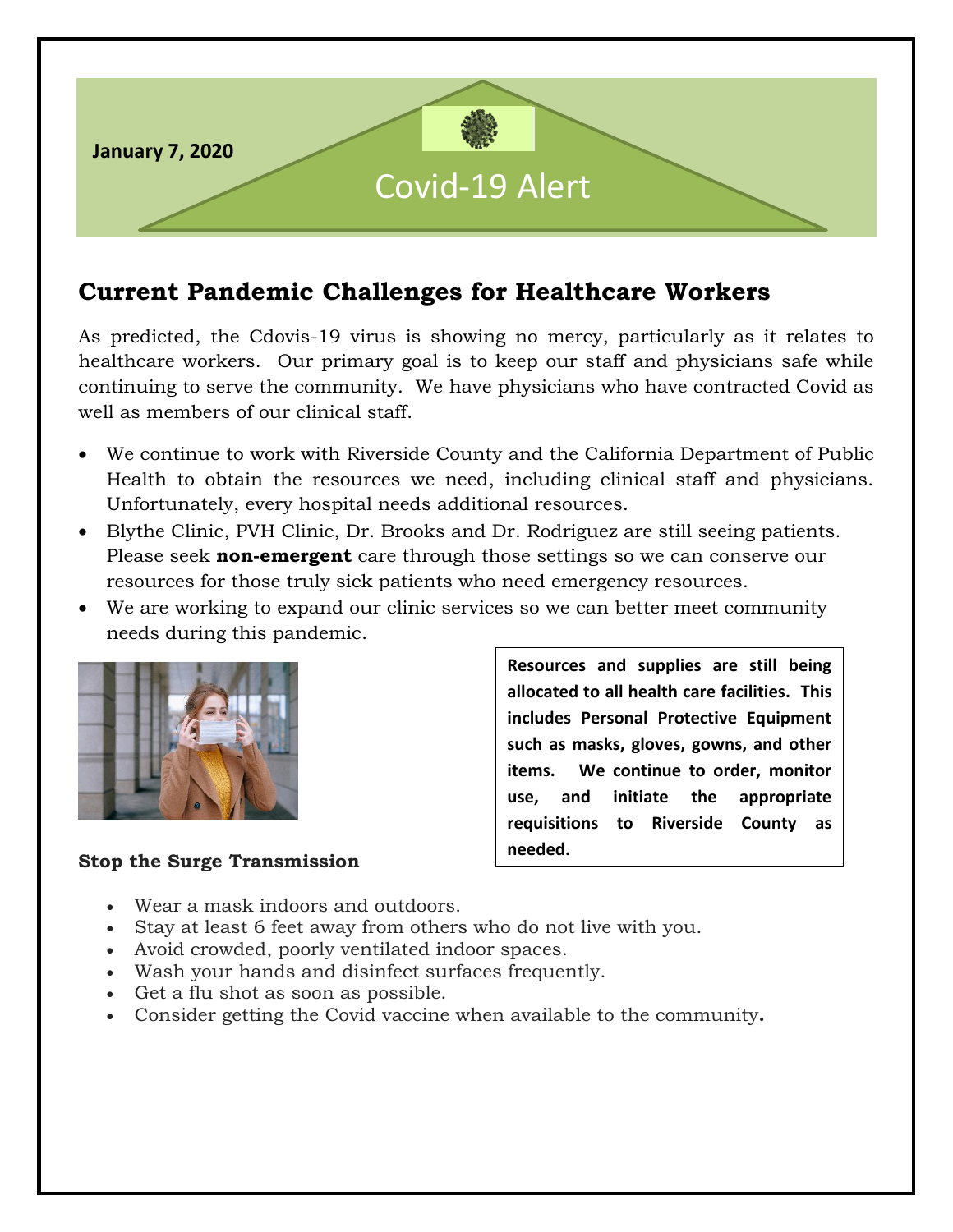

### **Patient Care Strategies During a Pandemic**

**During these challenging times, all hospitals are required to submit Crisis Care Standards that will be carried out when resources continue to be scarce and patients who need care overwhelm the system. Staffing and other resources are insufficient to meet the demand in hospitals all over the country. The immediate challenges are different for every hospital.**

**Within this context, every hospital has been required to submit, to the California Department of Health, their plans for delivering the care for the patient population while resources are scarce or limited because of staffing, space, or supplies.** 

**We are posting our crisis care standards on the website, these are the standards that have been submitted to the Department of Health, as required. The definitions for the various level of care are as follows:**

#### **Conventional Capacity**

**The space and supplies are consistent with daily institutional practice. These practices and spaces are used during a major mass casualty incident that triggers or activates the emergency operations plan.**

#### **Contingency Capacity**

**The spaces, staff and supplies used are not consistent with daily practice but provide care to standard that is functionally equivalent to usual patient care practices. These spaces or practices may be used temporarily during a major event or incident or on a more sustained basis during a pandemic or epidemic.**

## **Crisis Capacity**

**Adaptive spaces, staff and supplies are not consistent with usual standards of care but provide sufficiency of care in the setting of a catastrophic event. Crisis capacity activation constitutes a major adjustment to standards of care.**